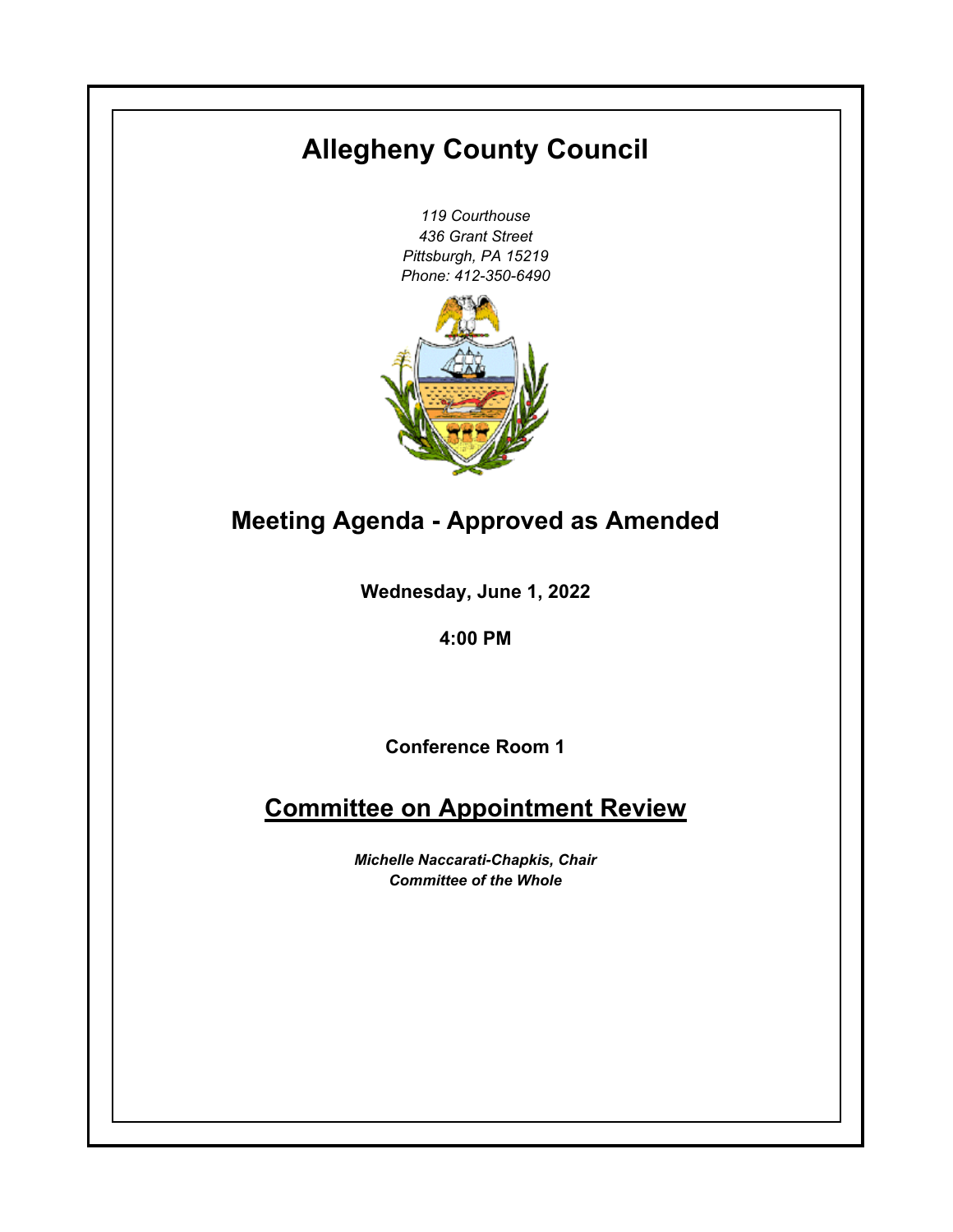#### **I. Call to Order**

**II. Roll Call**

#### **III. Approval of Minutes**

Approving the minutes of the May 26, 2022 meeting of the Committee on Appointment Review. **12318-22**

#### **IV. Agenda Items**

#### **Appointments**

| Referred to the Committee on Appointment                                                     |  |  |  |  |
|----------------------------------------------------------------------------------------------|--|--|--|--|
|                                                                                              |  |  |  |  |
|                                                                                              |  |  |  |  |
|                                                                                              |  |  |  |  |
| Approving the appointment of J.D. Williams to the Independent Police<br>Review Board.        |  |  |  |  |
| Council Member Naccarati-Chapkis                                                             |  |  |  |  |
| <b>Legislative History</b>                                                                   |  |  |  |  |
| Referred to the Committee on Appointment                                                     |  |  |  |  |
| Approving the appointment of Chloe Persian Mills to the Independent<br>Police Review Board.  |  |  |  |  |
| <b>Council Member Bennett</b>                                                                |  |  |  |  |
| <b>Legislative History</b>                                                                   |  |  |  |  |
| Referred to the Committee on Appointment                                                     |  |  |  |  |
| Approving the appointment of Chris Kumanchik to the Independent Police<br>Review Board.      |  |  |  |  |
| <b>Council Member Bennett</b>                                                                |  |  |  |  |
| <b>Legislative History</b>                                                                   |  |  |  |  |
| Referred to the Committee on Appointment                                                     |  |  |  |  |
| Approving the appointment of Justin Leavitt Pearl to the Independent<br>Police Review Board. |  |  |  |  |
| <b>Council Member Bennett</b>                                                                |  |  |  |  |
|                                                                                              |  |  |  |  |
|                                                                                              |  |  |  |  |